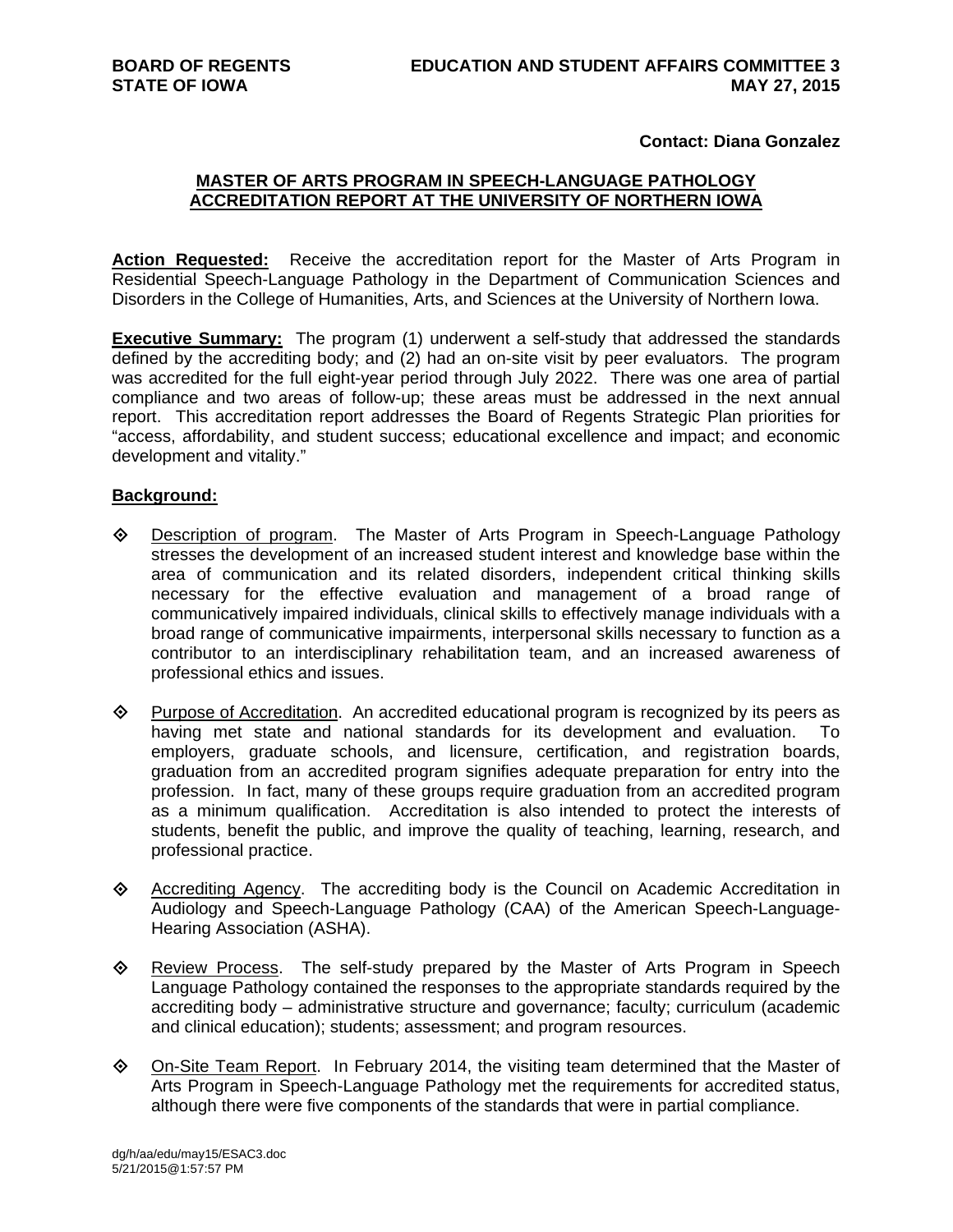## $\diamond$  Sample Strengths Identified by the Visiting Team.

- $\boxtimes$  "The Department of Communication Sciences and Disorders provides undergraduate and graduate students excellent academic and clinical teaching, research, and public service within the context of a strong liberal arts education. The main focus is personalized professional preparation of students in communication sciences and disorders to serve the public.
- The program director and faculty report having access to higher levels of administration and indicate this is a particular strength for their program.
- $\boxtimes$  Institutional commitment to the programs' faculty is demonstrated through documentation of stability of financial support for faculty, evidence that workload assignments are consistent with institutional policies, and evidence of addition of faculty to support the program.
- $\boxtimes$  The program demonstrated the sufficiency of the curriculum in preparing students to meet credentialing requirements, consistent with the program's stated purpose and goals – national certification in speech-language pathology, state teacher certification, and state licensure.
- $\boxtimes$  Faculty interviews and review of student products indicate evidence based practice is stressed in classes and in the clinic.
- $\boxtimes$  The clinic director does a very thorough job of recording and monitoring each student's progress term by term and uses CALIPSO to ensure they are ready for externship placement.
- $\boxtimes$  Respect for an understanding of cultural, linguistic, and individual diversity is evident through policies and procedures, specifically in admissions, internal and external clinical placements, and retention of students."
- **♦ Standards in Partial Compliance.** 
	- $\boxtimes$  "Program assessment of student. The program conducts ongoing and systematic formative and summative assessment of the performance of its current students; however, feedback mechanism to evaluate student performance are not documented or documented consistently and documentation of exact remediation plans are non-specific. *In the next annual report, update CAA on the progress relative to the program's three-step plan to provide written remediation guidelines and how feedback mechanism to evaluate student performance are documented."*
- **♦** Areas for Follow-Up.
	- "*The program develops and implements a long-term strategic plan*. The strategic plan is in place and is congruent with the mission of the institution; however, it is a concern of the CAA that it has not been evaluated. In addition, a mechanism to monitor and assess each objective has recently been put into place but has not been implemented. While the program director and faculty indicated informal discussion of the strategic plan had occurred, the dean and provost indicated they were not aware of the program's strategic plan. *In the next annual report, discuss steps taken by the program to incorporate mechanisms to evaluate the strategic plan.*